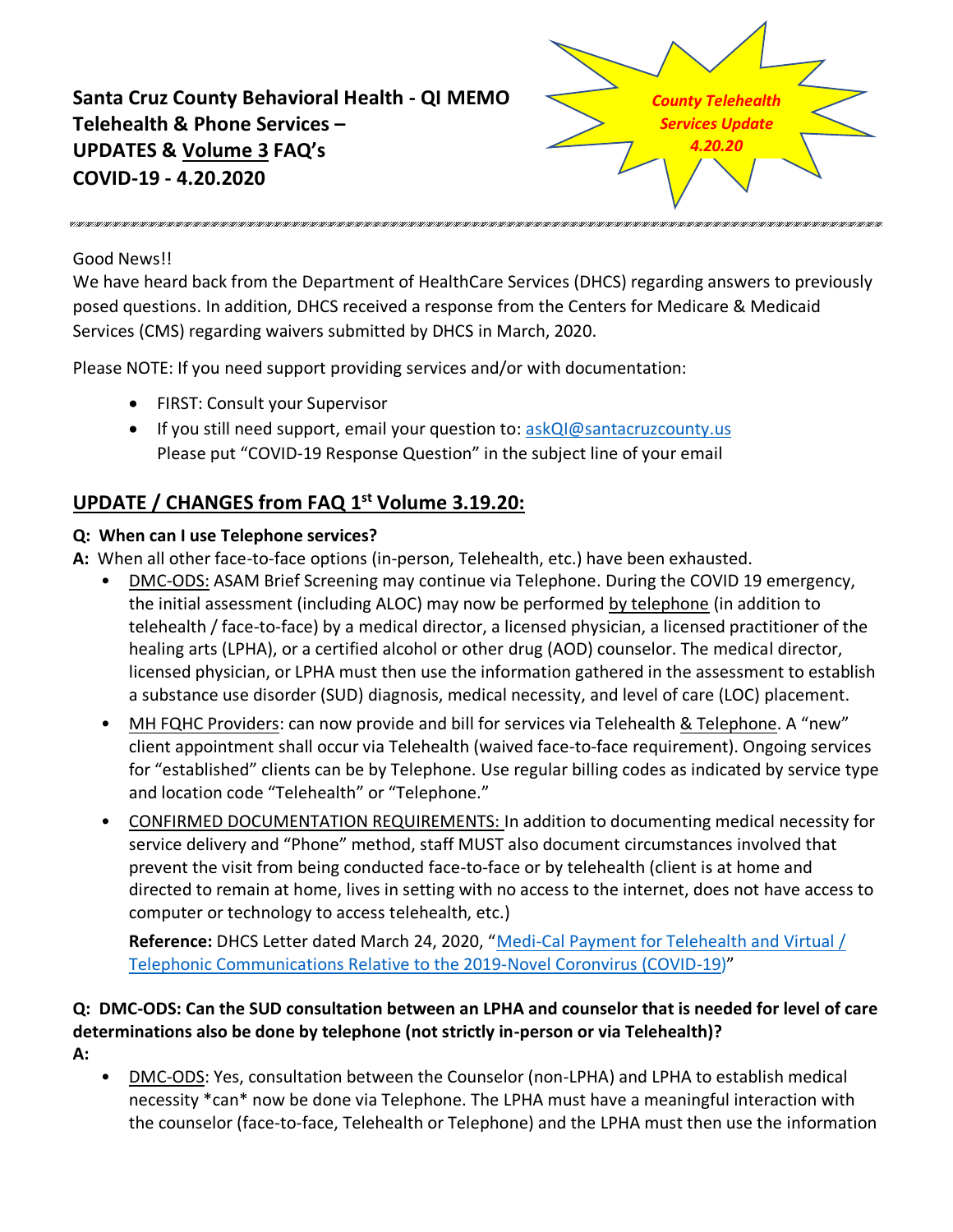gathered to establish a substance use disorder (SUD) diagnosis, medical necessity, and level of care (LOC) placement.

#### **Q: How do I document Telephone services?**

#### **A: This will not change, even though additional services for DMC-ODS and FQHC can now be conducted via Telephone**

- Use "Phone" as the Location Code
- Use the service code that matches the service provided.
- All time is documented as "Other" time.
- DMC-ODS: Document the Start and End time of the phone session and the Start and End time of documentation time in the Presentation field.

**Q: DMC-ODS: What is the process for an initial Assessment with a client who is new to the system? A:** ASAM Brief Screening may continue via Telephone. Initial ALOC Assessment may now additionally be conducted via Telephone.

#### **Q: FQHC Providers: How do I provide an Assessment update to on-going clients?**

**A:** Updated Assessments (Psychosocial assessments, MSE, Diagnosis, ANSA) may be conducted via Telehealth and Telephone using appropriate service and location code.

**Q: How do medication prescribers get client consent for medication (MAT / psychotropic)? A: Additional guidance from DHCS: Provider to review risks and benefits with client in session, obtain verbal consent from client and document this in progress note.** If unable to obtain written consent for medication, the requirement for patient signature for receipt of psychiatric medication can be suspended during this time of emergency (Cal. Code. Regs. tit. 9 § 852).

# **REMINDERS from QI Telehealth Memo 3.23.20:**

- Telehealth is now listed as a Location in the progress note templates.
- Select "Telehealth" (not Office) if conducting a telehealth service.
- Progress note narratives should include context of the COVID-19 crisis and document the client's access to Telehealth services due to the shelter-in-place ordinance.

# **UPDATE / CHANGES from FAQ 2nd Volume 3.27.20:**

# **Q: Will there be a separate consent form for clients to consent to Telehealth?**

**A: Yes.** County Behavioral Health expects to release a Telehealth Informed Consent (English and Spanish) that will be uploaded to the County Internet for provider use. **In the meantime**, verbal consent should be obtained and documented in medical record.

# **Q: What is the Behavioral Health Telehealth platform?**

**A:** County ISD instructs County Behavioral Health staff to use Microsoft TEAMs. Effective the week of 4/13/20, Doxy.me is a supplemental HIPAA Compliant platform available for designated County Behavioral Health ACCESS and Psychiatry staff. To ensure Behavioral Health services are available to clients during this COVID19 period, County Behavioral Health reminds all County and Contractor staff to review and comply with the telehealth platform guidance set forth by SAMHSA (42 CFR, Part 2) and the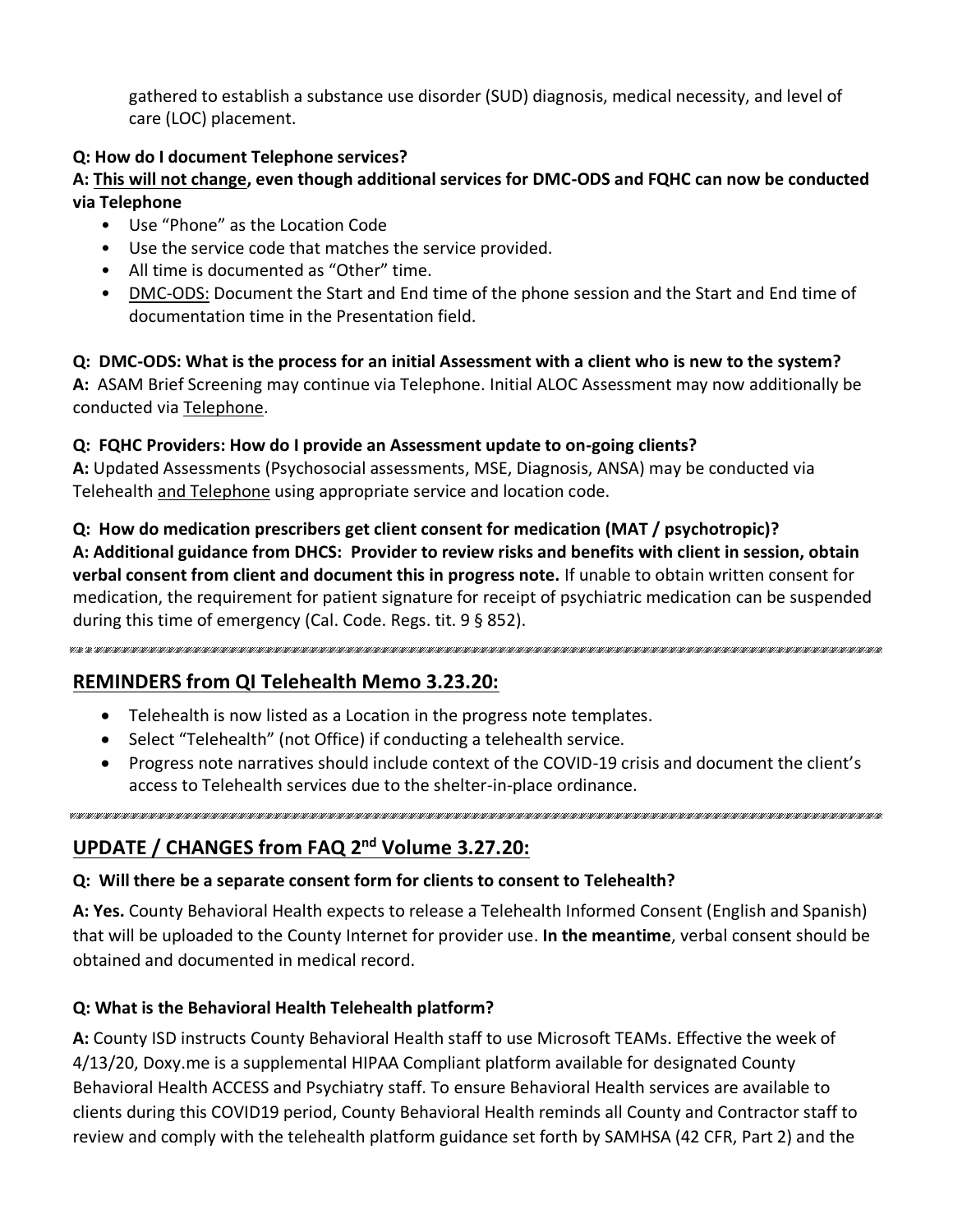Office of Civil Rights regarding HIPAA compliant platforms. Public-facing products continue to NOT be allowed.

[https://www.samhsa.gov/sites/default/files/covid-19-42-cfr-part-2-guidance-](https://www.samhsa.gov/sites/default/files/covid-19-42-cfr-part-2-guidance-03192020.pdf?hss_channel=tw-889165248)[03192020.pdf?hss\\_channel=tw-889165248](https://www.samhsa.gov/sites/default/files/covid-19-42-cfr-part-2-guidance-03192020.pdf?hss_channel=tw-889165248)

[https://www.hhs.gov/hipaa/for-professionals/special-topics/emergency-preparedness/notification](https://www.hhs.gov/hipaa/for-professionals/special-topics/emergency-preparedness/notification-enforcement-discretion-telehealth/index.html)[enforcement-discretion-telehealth/index.html](https://www.hhs.gov/hipaa/for-professionals/special-topics/emergency-preparedness/notification-enforcement-discretion-telehealth/index.html)

#### **Q: MHP: Can Telehealth be used to place or release involuntary holds on individuals (Evaluation & Application for 72-Hour Detention for Evaluation and Treatment (WIC 5150))?**

**A: Yes,** DHCS has authorized the use of Telehealth for writing holds and releasing holds. <https://www.dhcs.ca.gov/Pages/DHCS-COVID%E2%80%9119-Response.aspx>

#### **Q: MHP: Can an Assessment required by WIC 5151 be completed via Telehealth?**

**A: No (this did not change)**, per a direct email from DHCS County Support & Welfare & Institutions Code 5151, Assessments required by WIC 5151 are to be completed **in-person** and cannot be completed via telehealth (relevant for a 5150-receiving setting).

### **Q: MH FQHC Provider: How do I bill and complete progress notes for a service provided via the Telephone?**

**A: See update / change from FAQ Volume 1:** MH FQHC Providers can now provide and bill for services via Telephone. Use regular billing codes as indicated by service type and location code, "Telephone." Document reasons that support the need to provide a "telephone" service.

#### **Q: DMC-ODS: What are my options to complete the ASAM LOC (level of care) Assessment and the Health and Physical Exam?**

**A:** ASAM LOC (level of care) Assessment: See update / change from FAQ Volume 1: Both the initial ALOC and the ASAM updates can now be completed via Telephone, in addition to via Telehealth or face-to-face.

**A:** Health and Physical Exam: DHCS released an update on 4/17/20 granting [MAT services via telehealth.](https://www.dhcs.ca.gov/provgovpart/Documents/COVID-19-FAQ-MAT-and-Telehealth_CSD.pdf) Per the Governor's [Executive Order N-43-20](https://www.gov.ca.gov/wp-content/uploads/2020/04/4.3.20-EO-N-43-20-text.pdf) (dates 4.3.20), the DHCS' document on [Medi-Cal Telehealth](https://www.dhcs.ca.gov/Documents/COVID-19/Telehealth_Other_Virtual_Telephonic_Communications_V3.0.pdf)  [and Telephone Services \(dated 3.24.20\),](https://www.dhcs.ca.gov/Documents/COVID-19/Telehealth_Other_Virtual_Telephonic_Communications_V3.0.pdf) and this latest release, NTP/MAT Medi-Cal providers can conduct telehealth services instead of in-person/face-to-face (including physical health services) during this COVID-19 crisis.

#### 

### **New FAQ 3rd Volume 4.17.20:**

### **Q: Can group counseling services be conducted via telehealth and telephone?**

**A:**

- MHP: Yes. Providers must obtain consent from all the participants and take the necessary privacy and security precautions.
- DMC-ODS: Yes. Providers must obtain consent from all the participants and take the necessary privacy and security precautions, in compliance with HIPAA and 42 CFR Part 2 (for DMC-ODS).